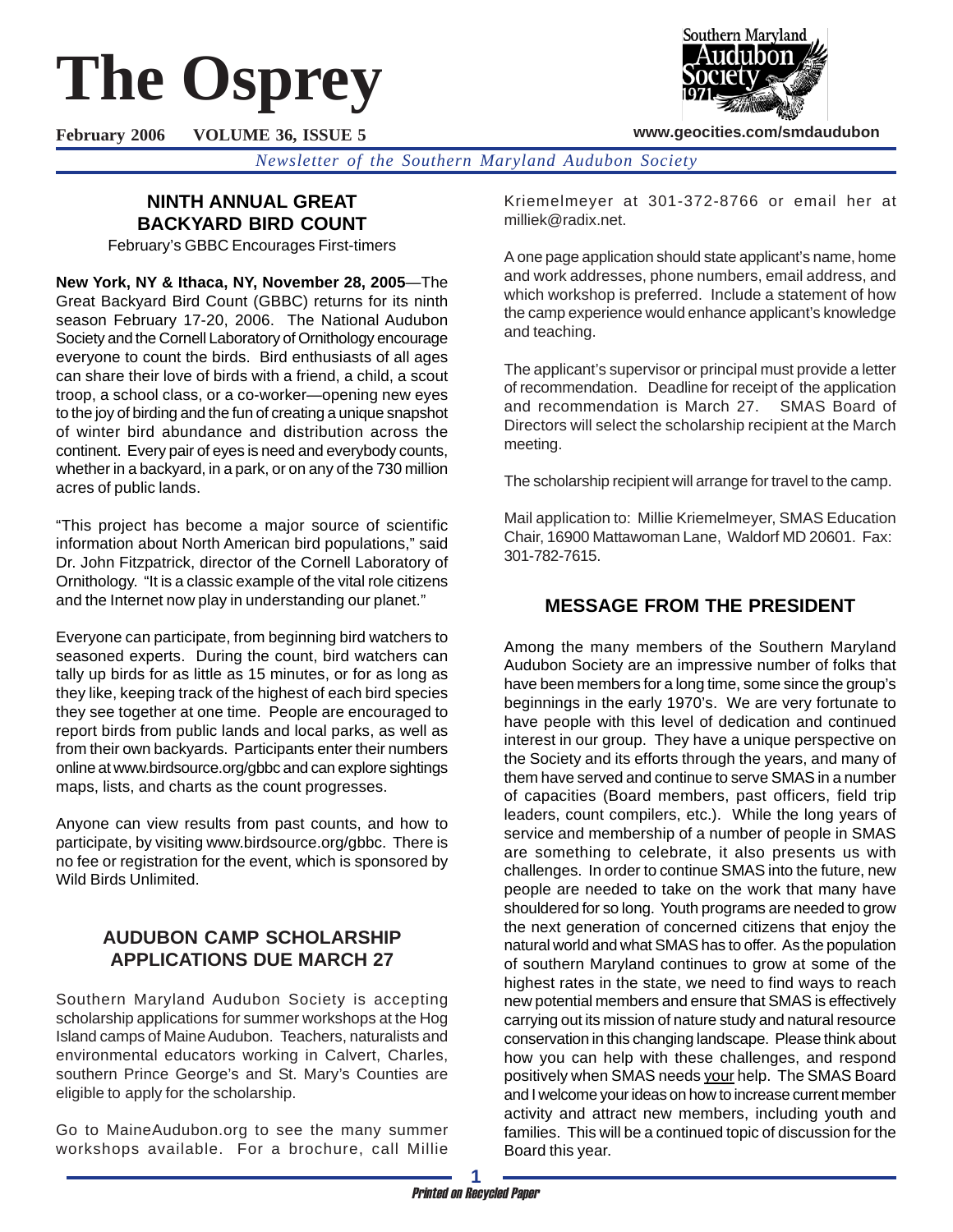Another type of challenge that occurs as members age is the more limited mobility and night vision that can come with those golden years. I know that some folks do not attend as many evening meetings as they might like because of the challenge of driving at night. Can you help by giving someone a ride to one of our monthly meetings? Are you one of those people that would appreciate a ride to an evening meeting? Carpooling makes sense for energy conservation reasons as well, and might help more folks to get to meetings or field trips in more areas of southern Maryland. I am looking for a volunteer or a system to coordinate carpools to meetings and field trips, or at least a way to help people who need rides to evening meetings. Please contact me with your suggestions or needs. — Gwen Brewer, President glbrewer@comcast.net, 301-843- 3524

# **BIRDING NEAR TUCSON, AZ IN JULY 2005**

by Tyler Bell

Jane Kostenko and I knew it was hot when we got off the plane in Tucson at noon on July 15, but didn't know how hot until we got into our rental car. We needed to rent a fourwheel drive Jeep and it had all the amenities including an outdoor thermometer. It read 113° F!

We had arrived early for the American Birding Association convention, and had arranged to meet a friend from Ohio and his friend for a pre-convention trip into California Gulch. As we headed south toward Nogales, we ran through a thunderstorm and the temperature dropped to a comfortable 75°. The ABA was holding its annual convention in Tucson to take advantage of the monsoon season, which was starting late this year. The thunderstorm was an indication of its imminent arrival.

Ruby Road is paved out of Nogales but eventually becomes gravel. As we rounded a turn on the gravel road, I noticed two plump birds running toward the road edge. A male and female Montezuma Quail! I braked then put the car in neutral and turned off the engine. We coasted up a little bit closer until they were off to the right of the car. Excellent views of this very secretive quail.

Eventually we came to the entrance to California Gulch. This is where the 4WD is required. We bumped and banged our way down the trail to the parking area above the gulch. Since the temps had dropped, we only took along a small water bottle each and not the gallon bottles that would have been necessary with the earlier oven setting. The hike down is easy and soon we came to the second stream crossing. A small bird flew up onto the rocks on the steep canyon wall and posed briefly before flying to a tree branch overhanging the trail. It was our target bird: a male Fivestriped Sparrow. Their range in the US is limited to a couple of canyons that encroach into southern Arizona from northern Mexico. We watched the sparrow for a while then decided to head back to the car.

Our next target required darkness so we moved the car over to the abandoned Oro Blanco Mine site and waited. Soon after, a border patrol vehicle came by to see what we were up to. We were obviously gringos so we chatted briefly then they headed out to look for illegal border crossers. Another vehicle soon arrived. It was Tucson's Melody Kehl, leading a tour to look for our target bird: Buff-collared Nightjar. As darkness settled, night creatures awakened. First, bats. Next, Common Poorwills and Lesser Nighthawks. Then a Western Screech-Owl sang in the distance. No nightjar. Melody heard the nightjar call a couple of times but it wouldn't fly over. She brought out her night vision scope and scanned the area and finally found the nightjar perched on a fence post. She gathered us all around her and told us what field marks to prepare to look for and then briefly turned on a flashlight. After about five to ten seconds, she turned it off, hoping we had all seen the bird clearly. We had. It would have been impossible to find without the night vision!

The ABA convention began and our duties as convention volunteers prevented us from doing much birding until the first field trip day. We headed to Aravaipa Canyon to look for a nesting Common Black Hawk. When we arrived, Terry Moore, US Leica representative, was already there with his scope on the nest. Sometimes you work for your bird, sometimes they're spoon fed to you. That was my 700th ABA area bird!

On our final forays, we headed to Patagonia Lake State Park and slogged around the Mesquite forest in search of the reported Black-capped Gnatcatcher. We ran into a field trip group who had just seen two so we headed in the direction of the last sighting and finally found a male actively feeding in the trees. He moved from tree to tree in our direction so we stood still and got excellent looks at close range.

After dark, we headed up onto Mt. Lemmon, which borders Tucson to the north. As you drive up the mountain you move in geographic equivalents further and further north until the ecozone is similar to southern Canada. It can be over 100° in Tucson and near 60° at the top of the mountain. No wonder so many people flock there on weekends. Anyway, we made several stops to listen for Flammulated Owls and Whiskered Screech-Owls with no success. On one of our last planned stops, as soon as I turned the ignition off, we heard a Whiskered Screech-Owl singing about 20 feet above the car. Another called back from nearby and still a third from further away. We sat and listened to the chorus and celebrated Jane's 700th bird!

As the convention came to a close, Tucson broke the record for the most consecutive 100°+ days. We had to endure these temperatures while unloading convention field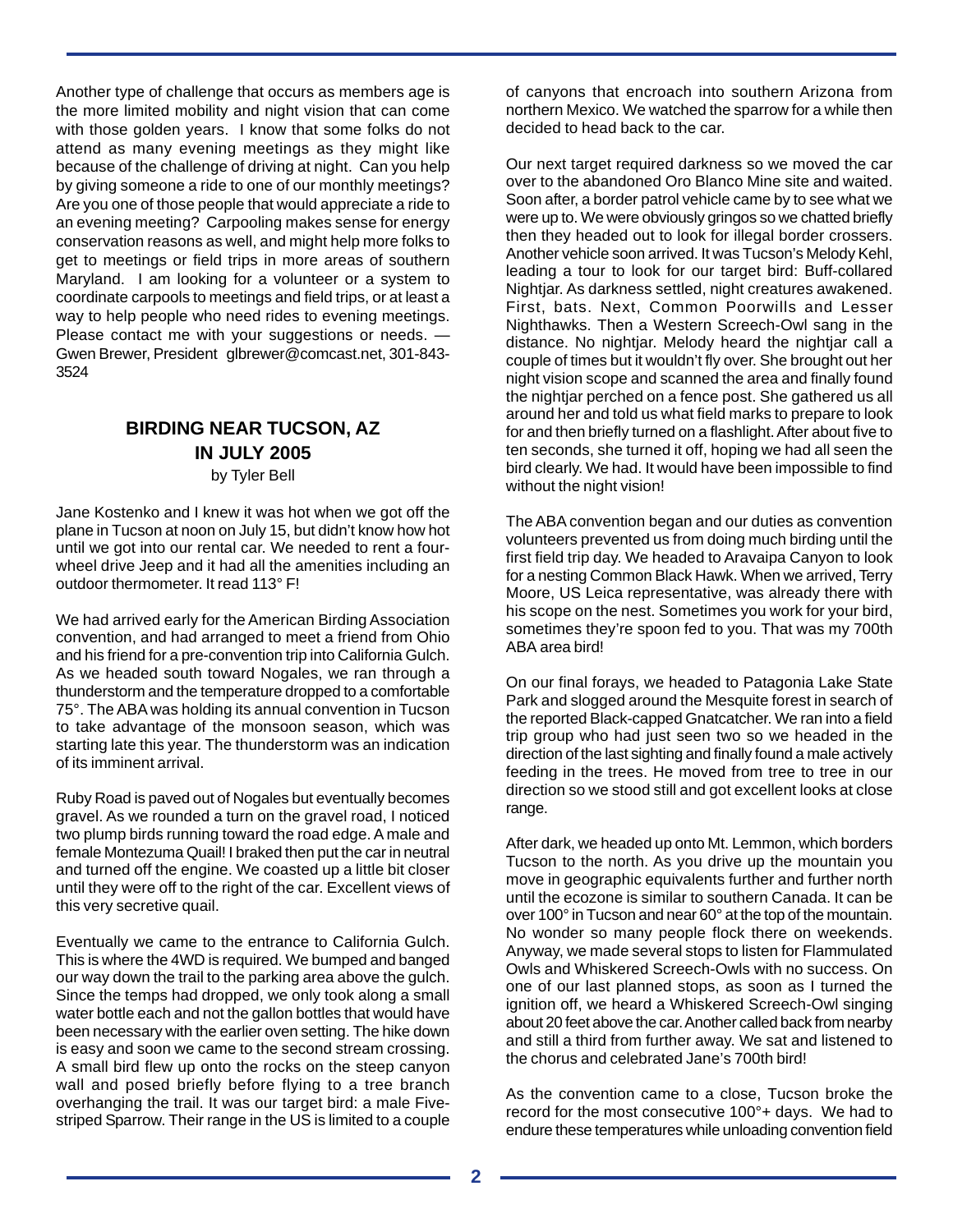trip buses in the hottest part of the day! With 14 buses returning, we would drink one 500 mL bottle of water per bus, sometimes more. That's 7+ liters which is almost two gallons of water. And it still wasn't enough. Amazing.

So, the monsoon rains had finally begun and the rebirth of the desert brought about a second nesting season for many resident birds. This is why so many birders brave Arizona in the summer. If you think we're crazy, you wouldn't be far off!

#### **WELCOME NEW MEMBEFRS**

Julie Allinson, Lusby Sharon Boyer, Lusby Donna Boylan, Dunkirk Mrs. J. H. Briscoe, Sunderland The Carbone Family, Huntingtown Ruth Carr, Suitland James Clement, Huntingtown Bruce Cobb, Chesapeake Beach William Daywalt, Jr, St Leonard Mr/Mrs Joseph Dement, Mechanicsville Joan Dempsey, La Plata Roger Ennis, Oxon Hill Carolyn Evans, Leonardtown Caroline Fairless, Hollywood Susan Finan, Dunkirk Mr/Mrs David Gardiner, La Plata Gisela Gilbert, Ft Washington Kat Gott, Pt Republic Carolyn Gryczkowski, Huntingtown Irmgard Kratz, Owings Gerhardt Kuehn, Waldorf Sally Long, Temple Hills Anita Marchitelli, Accokeek Joseph McGinn, Newburg Carmel McGrath, Waldorf Sarah Merry, Leonardtown Susan Miller, Leonardtown Regina Patente, Ft Washington Linda Redding, La Plata A.Edith Sheahan, Lusby James Simmons, Lusby K. Tayman, Brandywine Barbara Turner, St Leonard Kirk Williams, Mechanicsville The Wright Family, Lexington Park



#### **GIFT-WRAPPING FUNDRAISER SUCCESS**

By Millie Kriemelmeyer

Gift wrapping at the Wild Bird Center raised \$350 toward the camp scholarship. Once again, SMAS thanks Lee and Dee Duer for helping us with this project by providing the space, wrappings, and their own donation. Thank you to the volunteers who gave time in the busy Christmas season: Carmen Anderson, Bob Boxwell, Jenny Neat, Marcia Nelson, and Ann Wearmouth.

#### **NEW TREASURER NEEDED**

We still need a volunteer to finish out the term of our current Treasurer (to June 2006). The Society's annual budget, overseen by the Board, is about \$10,000, and accounting is done with Quicken, but can be handled in another way. Will someone please volunteer? Larry Brown, our current Treasurer is willing to help get the new Treasurer going and share his computer files. Contact President Gwen Brewer, telephone 301-843-3524, email glbrewer@comcast.net.

### **REPORTS FROM THE FIELD**

**Myrtle Point Park, September 5, by Mary Piotrowski.** Bob Boxwell led the small but mighty troop of Bev and Warren Walker and Mary Piotrowski on a 3-hour trek covering the perimeter of MPP on a beautiful 80-degree day. We started out with a Great Blue Heron overhead and a Fish Crow at the park entrance. White-eyed Vireos in the Multiflora Rose/mixed vine brush at the entrance set the tone for the numerous WEV we would hear throughout the day and they would prove to be the most numerous songsters this late in the summer. Is it my imagination or have these vireos taken over in the last decade and if so what particular circumstance has accelerated their upswing compared to other migratory species? Carolina Wren, Tufted Titmouse and a gorgeous Monarch were on the infamous stroll down the wide road headed toward Mill Creek. Bicyclists also were enjoying this path, as it was fairly level terrain.

We took time noting native and non-native plants we knew as we were without guidebooks. Fox Grape was not ripe, nor was Virginia Creeper. Some others we took time to discuss: Ailanthus, Dogbane, Horsemint, Trumpet Creeper (a few blooms), Paulownia, Black Walnut dropping nuts, Foxtail, Red Admiral butterfly, Jimson Weed (poisonous), Common Whitetail Dragonfly, Nutburr, Boneset and Asiatic Dayflower. Wineberry with its reddish, hairy stem dominated the understory. This is a non-native and even though its

Continued on page 4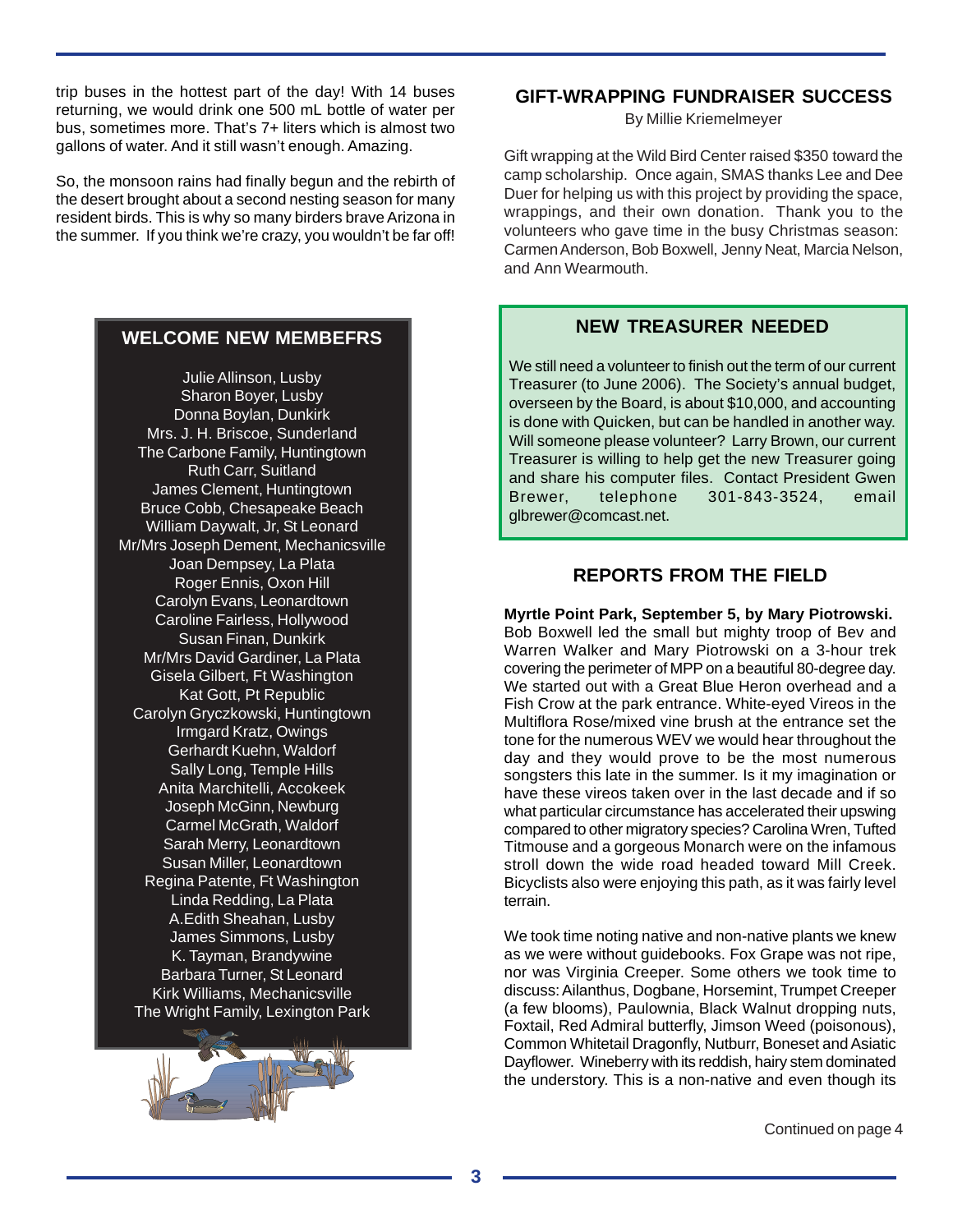berries are a favorite food for some wildlife it is crowding out native raspberries and other plants like ferns. I was curious to note Wax Myrtle growing this far from the sandy, wetland soil up just yards from the barns. We marveled at a huge doubled-stemmed Sassafras whose larger half diameter measured ~ 12". We would like to get back there and clear the vines to highlight this tree for future walks.

 We branched off to the right onto Deep Woods Trail and with a full canopy everything changed. Two huge Persimmon trees, and several other smaller ones were immediately on our right. What really caught our eye and thrilled us was the huge patch of native raspberry with no invasive wineberry in sight! We plan to keep an eye on the site from intrusion of the enemy. Warren noted several monster-sized hardwoods on this trail — Tulip Poplar, Red Oak, and White Oak — and we will do a future Big Tree Walk. I would include the Cherry, Sassafras and Persimmon and Chinese Chestnut. It was here we started hearing the Osprey on a regular basis. This is a good place to note that at every canopy opening during the day if we looked up we always saw a Turkey Vulture. We ran into familiar Pokeberry, which robins love Bob informed us. I added not too many critters seemed to dine on this plentiful purple fruit and of course Bob hit the books to send me this impressive list later: Mockingbird, Cardinal, Catbird, Mourning Dove, Great Crested Flycatcher, Phoebe, Sapsucker, Starling, Thrasher, Cedar Waxwing, Red Fox, Opossum, Raccoon, and Whitefooted Mouse. He was showing off. As a result I will be examining bird droppings and scat this winter with great intensity. Ebony Spleenwort, several Black Walnut, Christmas Fern, two Box Turtle shells (one with bones), white Smartweed, pink Smartweed, Carolina Wren and Goldenrod were noted. It was odd in the upland sandy woods, though not far from water, to find Pawpaw, a definite wetland species. We found a large whitewash site on a cliff edge under a great roost spot and the others argued over owl versus Osprey. There is a history here of Great Horned Owls. We found a large patch of Crow's Foot with noticeable die back. I estimated 70 plants for my records. We later ran into Running Cedar so we could compare the two species, which are often argued over. Both are *Lycopodium*. Everywhere we walked Warren noted that no matter what the availability of other food, the deer had clipped off every Greenbrier stalk nice and neat at the same level. No doubt it is the preferred food. We ran into Black Gum or Tupelo with berries almost ripe, Tiger Swallowtail, Blue Jay, Mourning Cloak, and a Red-bellied Woodpecker.

We were walking the end lap of Deep Woods Trail and noted that little rain had fallen in recent time. We had relied almost the entire day on calls for our bird count but Bev spotted movement ahead around a large pool of water in the trail. There we spotted a Brown Thrasher, pair of Cardinals, Mockingbird, two Mourning Doves, pair of Summer Tanagers, White-eyed Vireos, a Blue-gray Gnatcatcher and a Blue Grosbeak. We heard an Am. Crow and the puddles yielded Green Frogs and tadpoles by the dozens! Raccoon

Continued on page 5

#### **FOSTER PARENTS NEEDED**

*The gift of an osprey adoption becomes part of a special fund for the support of osprey research and raptor conservation projects in Southern Maryland. The foster parent receives:*

- 1) A certificate of adoption of an osprey fledgling banded with a numbered U.S. Fish and Wildlife Service leg band. The certificate gives the location and date the osprey was banded.
- 2) Information on osprey ecology and migration patterns, a 5"x7" photo of a fledgling and information that Steve receives on the whereabouts or fate of the bird.
	- Interested? Here's how to become an Osprey parent. Send \$10.00, with the form, for each fledgling to be adopted to:

## **Southern Maryland Audubon Society P.O. Box 181 Bryans Road, Maryland 20616**

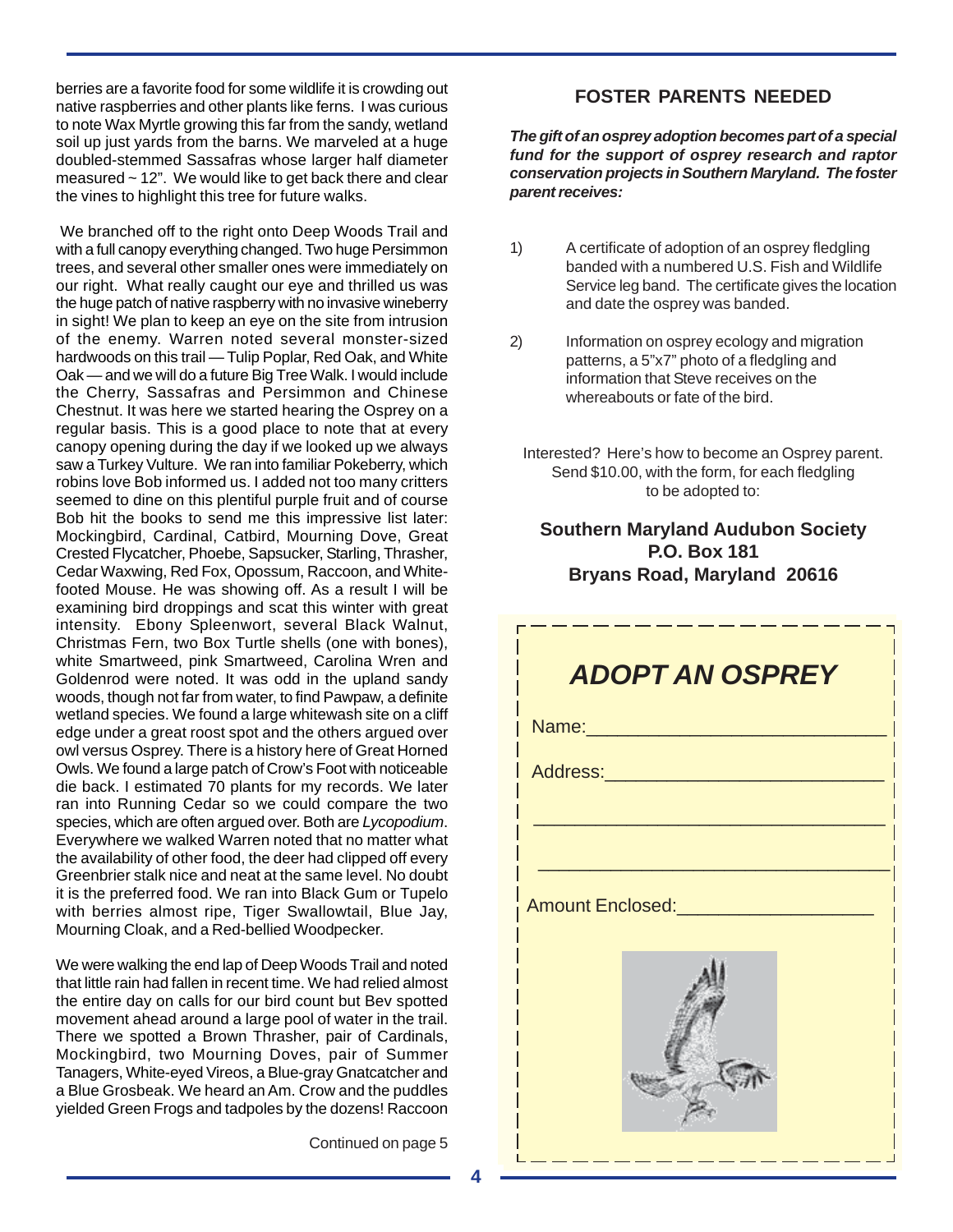and deer tracks finished the day. Whew. We ended with a bird count of 18 so Bob can hold his head up — not bad for late summer in the middle of the day. And we had talked the whole way!

#### **Unusual concentration of Egrets**

Kathleen Logan of Mechanicsville, MD reports seeing 60 Great Egrets on September 8 resting and feeding in a small swamp near the corner of Beall Hill Road and Berry Road in Charles County. She notes that after the prolonged dry spell during August and September, other wet areas had disappeared, possibly explaining why so many egrets were concentrated in this small swamp.

#### **Kings Landing Park Field Trip, September 24, by Arlene Ripley.**

Fourteen of us met on a cool, gray morning at Kings Landing Park in Huntingtown, Calvert County. For the first couple of hours we had to wonder whether the birds had deserted the area for sunnier climes. Peering at the river we found only a few Canada Geese, a pair of Belted Kingfishers, a Great Blue Heron and a lone Double-crested Cormorant. A few gulls flew overhead.

We then proceeded to check the fields and woodland trails. We strained to see a Yellow-billed Cuckoo playing hideand-seek in the canopy. Eventually we would see four more. Over Cocktown Creek we watched both a Cooper's Hawk and Merlin fly on by.

Thirty-four Wood Ducks flew up from the marsh and a Common Yellowthroat scolded us from the cattails. We studied fall plumage on several Indigo Buntings. Finally we found a small concentration of migrants—warbler species included: Black and White, Nashville, and Magnolia. Identifying these birds was a challenge due to their height in the canopy and our inability to distinguish much in the way of color against the glare of colorless sky.

As we approached the south side of the park, we noticed a lot of activity in a small clump of trees and shrubs in the middle of the lawn area. This turned out to be the best birding of the morning. We did not have to strain our necks looking up, as we all sat on the sloping hillside like spectators at a stadium and watched as the following birds popped in and out of the vegetation: Baltimore Orioles, Rosebreasted Grosbeaks, Acadian Flycatcher, Ruby-crowned Kinglet, Brown Thrasher, Chipping Sparrow, Northern Parula, and Northern Mockingbird. Nearby a tree held a small flock of Cedar Waxwings.

A bit later, as we walked the field edge, a small flycatcher confused us for a while until it helped us out by calling out its name — "peeee weeee". We enjoyed hearing its bill snap as it flew out and nabbed small insects on the wing. We ended our morning's outing by watching the migrating Monarch butterflies nectar on the goldenrod blooming in the fields. Total bird species seen: 45.

#### ○○○○○○○○○○○○○○○○○○○○○○○○○○○○○○○○○○○○○○○○○○○○○ ○○○○○○○○○○○○○○○○○○○○○○○ **NEW OR RENEWAL MEMBERSHIP APPLICATION**

- Please enroll me as a member of the Audubon Family and the Southern Maryland Audubon Society. I will receive the chapter newsletter, *The Osprey*, and all my dues will support environmental efforts in Southern Maryland.
- Please enroll me as a member of the National Audubon Society at the Introductory Offer.My membership will also include membership in the Southern Maryland Audubon Society. I will receive National's *Audubon* magazine, the chapter newsletter, *The Osprey*, and support National and local environmental causes. A fraction of my dues will be returned to the local chapter.
- Please **renew** my membership in the National Audubon Society and the local chapter, the Southern Maryland Audubon Society. A fraction of my dues will be returned to the local chapter.

|                                                                                                             |                          | State $\frac{1}{\text{Lip}}$ $\frac{1}{\text{Lip}}$            |  |  |  |
|-------------------------------------------------------------------------------------------------------------|--------------------------|----------------------------------------------------------------|--|--|--|
| <b>Chapter-Only Dues</b> (new/renewal)<br>Make check payable to<br><b>Southern Maryland Audubon Society</b> |                          |                                                                |  |  |  |
|                                                                                                             | <b>Optional Donation</b> | $\Box$ Individual/Family __1yr \$20 __2yr \$38 __3yr \$56<br>s |  |  |  |

**Mail to: Southern Maryland Audubon Society Attn: Membership P.O.Box 181 Bryans Road, MD 20616**

#### **National Dues, Make check payable to National Audubon Society**

| ❏ |  | Introductory Offer - 1 year | \$20 |
|---|--|-----------------------------|------|
|   |  |                             |      |

- Introductory Offer  $-2$  year \$30
- Senior/Student \$15
- Renewal Rate \$35